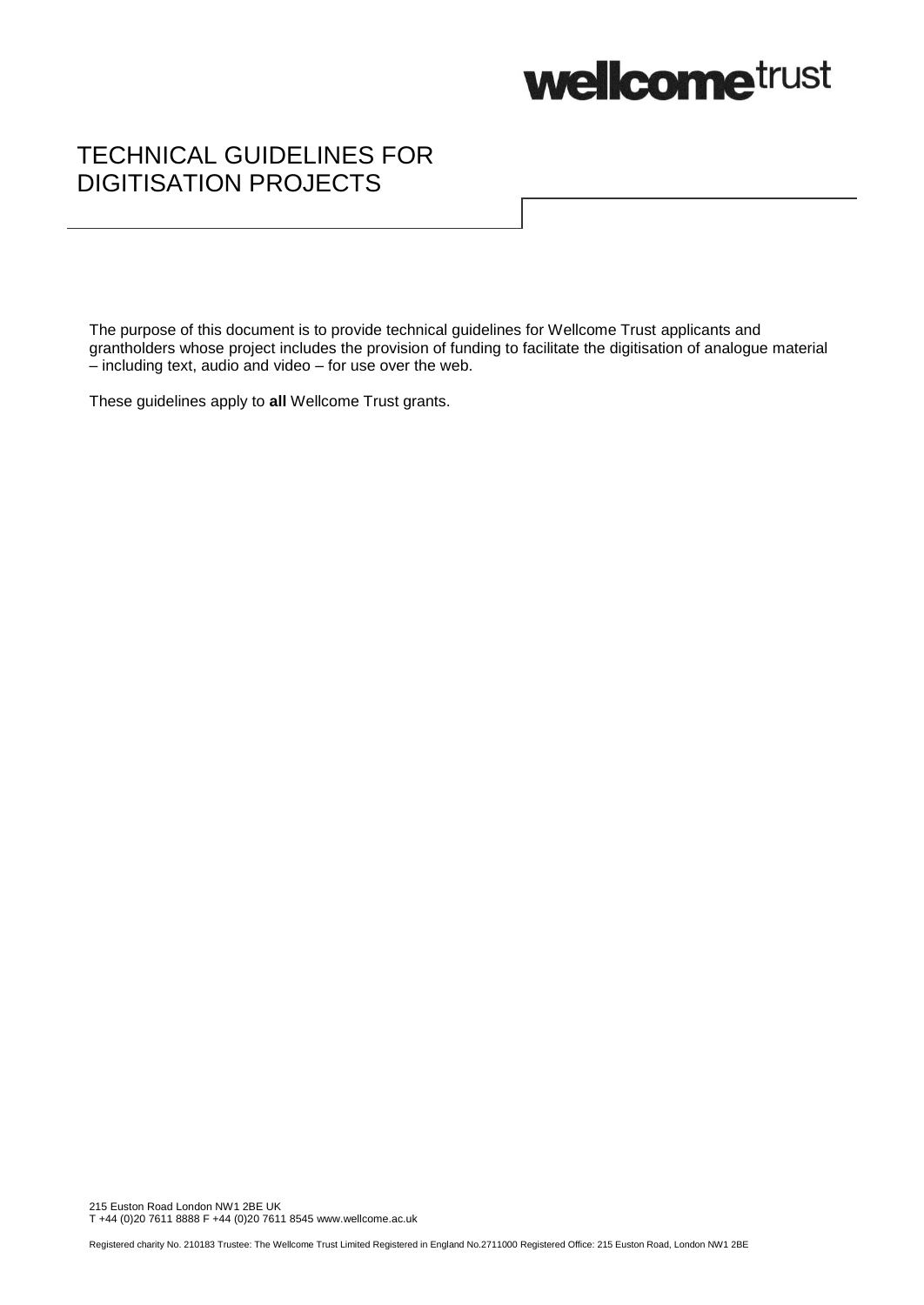

# TECHNICAL GUIDELINES FOR DIGITISATION PROJECTS

## **OVERVIEW**

The Wellcome Trust best practice guidelines for digital projects falls into four areas:

- **1. Creation – quality and use of standards**
- **2. Preservation – sustainability and data security**
- **3. Copyright – ensuring you have the right to digitise**
- **4. Delivery – access and re-use**

## **1. CREATION OF DIGITAL CONTENT**

#### **Quality**

There is no single quality measure for the creation of digital content. Different projects will require different levels of quality and different quality control measures. The key factor to consider when determining quality benchmarking is the intended purpose of the digital output. Content creators should consider both the method of capture process (the equipment to be used, consistency of lighting, position of the item, sharpness and colour management), as well as the resolution of the resulting formats, to ensure that the outputs are fit for purpose, but not over-specified.

By way of example, some projects will require very high resolution images, such as those intended to preserve highly vulnerable materials, or those with very fine detail that would be lost at a lower resolution. Other projects will not benefit from overly-high resolution images, such as those where accessing the text content is the primary use case.

### **Archival standards for storage**

It is essential to use standards wherever possible in the creation of digital content, including metadata, to facilitate preservation and access. The recommended formats for archival storage are listed below.

| <b>Data</b>         | <b>Recommended formats</b>                                                   |
|---------------------|------------------------------------------------------------------------------|
| <b>Still images</b> | JPEG 2000 (part 1) – lossy or lossless depending on the needs of the project |
|                     | TIFF (uncompressed) - where JPEG 2000 is not appropriate                     |
| <b>Video</b>        | MPEG2 - High definition or standard definition as appropriate                |
| <b>Audio</b>        | WAV (uncompressed)                                                           |
| Catalogue           | ISAD(G) or EAD for archival records                                          |
| metadata            | MARC21 for books, serials, grey literature and ephemera                      |

#### **Administrative metadata**

All digital items (e.g. a book title, an archive folder, a manuscript, a video title) must have a unique identifier. All files associated with that item (page views, video clips, audio clips) should have unique filenames that reflect the unique identifier, plus a number sequence. File and folder names should not include spaces nor use 'special' characters such as / () & \$ " etc. For example, a sequence of pages for a book with the identifier *1234* should be named *1234\_0001.jp2*, *1234\_0002.jp2*, *1234\_0003.jp2* and so on to the final image in the sequence.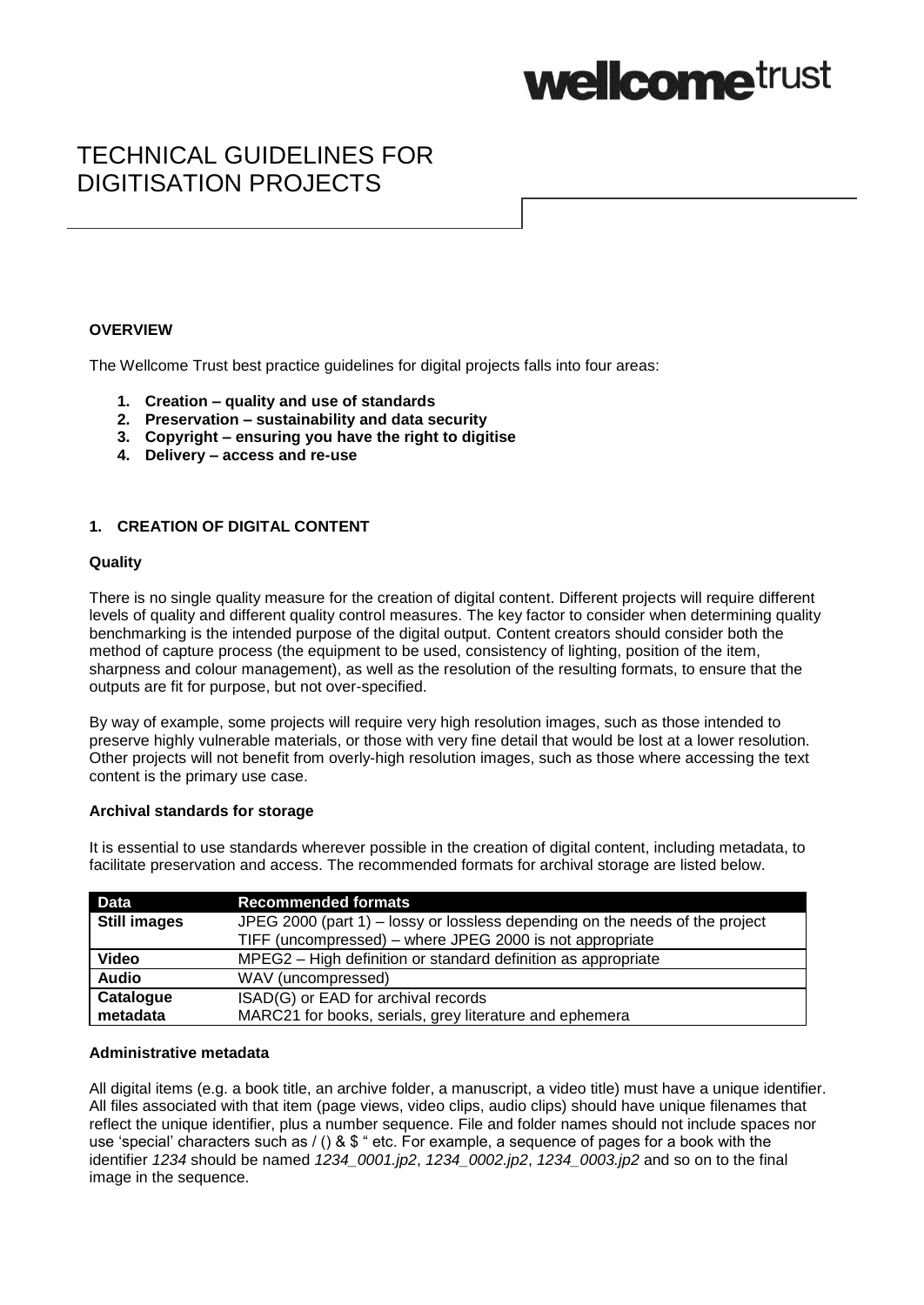# **2. PRESERVATION OF DIGITAL CONTENT**

Preservation refers to the ongoing management of data (files) to ensure the long-term availability of the files and their contextual information (the descriptive and administrative metadata). Long-term preservation strategies rely on the use of data standards and standardised formats to ensure that a consistent data set is created. This ensures that future management actions – including periodic validation or the migration of content held in obsolete formats – can be easily and effectively applied.

Ideally, digital content should be managed using a digital asset management system (DAM). Such systems provide a managed ecosystem supporting the ongoing management of the files and the metadata related to those files. A DAM system facilitates ongoing management actions such as [file fixity checks,](https://en.wikipedia.org/wiki/File_Fixity) characterisation and format migration, as well as providing access to the content for delivery systems.

Storage associated with a DAM should be robust and secure, and either backed up or mirrored to ensure redundancy.

# **3. COPYRIGHT, DATA PROTECTION & LICENSING**

To ensure that content can be digitised and made available it is important that grantholders pay attention to copyright and data protection issues. For general advice on these topics see the information provided by the [Intellectual Property Office,](https://www.gov.uk/topic/intellectual-property/copyright) the [UK government](https://www.gov.uk/data-protection/the-data-protection-act) and the [Information Commissioner's Office.](https://ico.org.uk/for-organisations/guide-to-data-protection/)

In terms of content created under a Wellcome Trust grant we recommend that all metadata (about a digital object) is licensed under a [Creative Commons Public Domain Dedication.](https://creativecommons.org/publicdomain/zero/1.0/) This allows anyone to use this metadata without having to seek permission. Licence information should be included in every metadata record.

Licence information should also be provided for every image which is created. We recommend that where **no** copyright exists in the original material from where the images are sourced, the images are made available under the [Creative Commons Public Domain Mark.](https://creativecommons.org/publicdomain/mark/1.0/) This allows anyone to copy, modify, distribute and perform the work, even for commercial purposes, all without asking permission.

Where copyright continues to exist in the original material, grantholders should seek permission from the rights holder to make this available under the [Creative Commons Attribution licence](https://creativecommons.org/licenses/by/4.0/) (CC-BY) or the [Creative](https://creativecommons.org/licenses/by-nc/4.0/)  [Commons Attribution, Non-commercial licence](https://creativecommons.org/licenses/by-nc/4.0/) (CC-BY-NC).

Irrespective of which licence is used, **all** content digitised using Wellcome Trust funding must be made freely available on the Internet. The only permissible exception to this is when the release of such content would contravene the [Data Protection Act](https://www.gov.uk/data-protection/the-data-protection-act) or equivalent.

*Please note that placing any Trust-funded digitised content behind a paywall/subscription barrier would be deemed to be a breach of our grant conditions*.